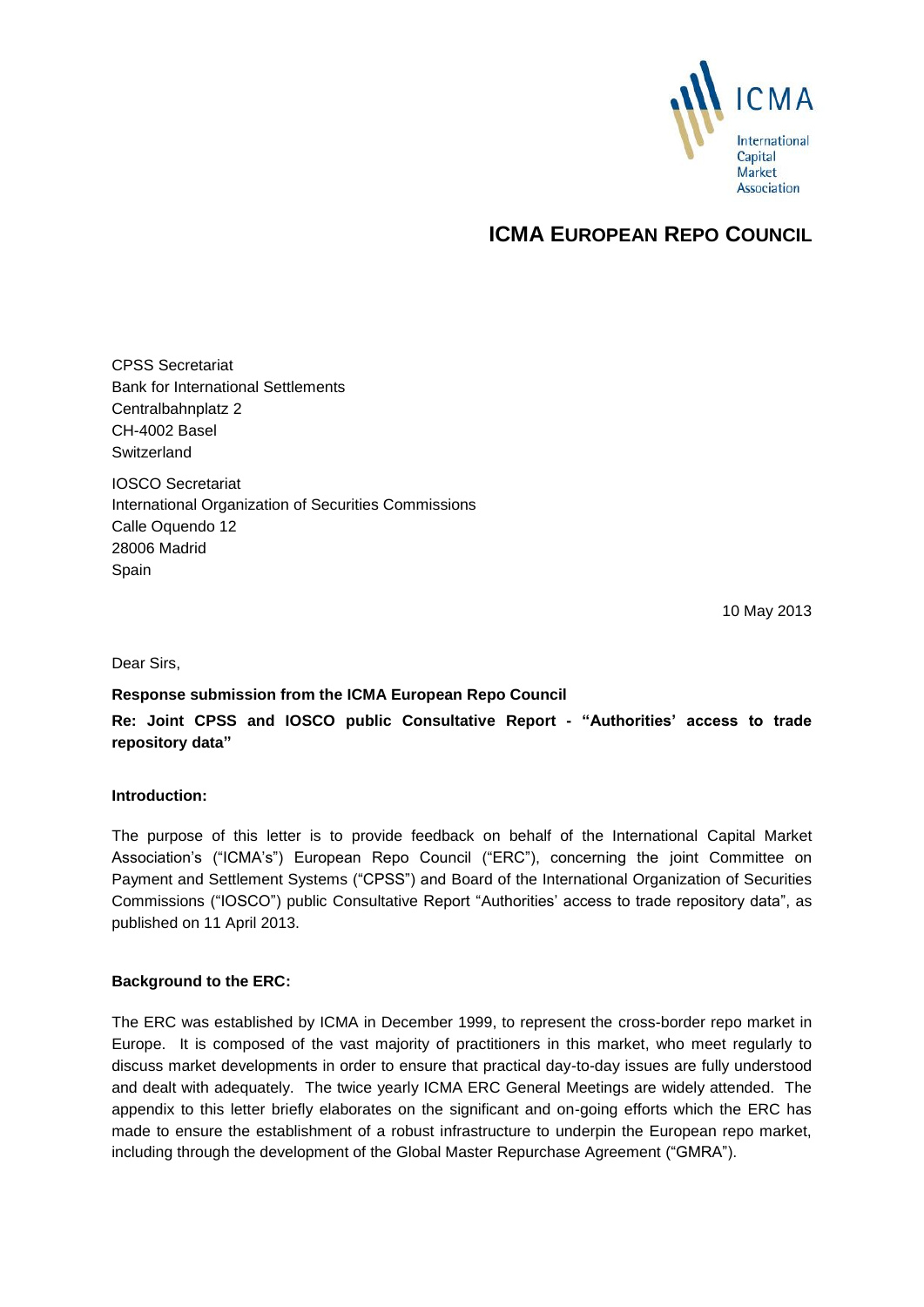#### **Commentary:**

The ERC notes that this joint consultative report considers a range of matters relating to the topic of authorities' access to trade repository (TR) data; and that the cover note to the consultative report lays out eight particular points in respect of which comments are sought. The ERC observes that much of this is quite generic and, whilst of undoubted importance does not immediately raise specific points from the ERC's repo oriented perspective. As such, and without prejudice to any points which the ERC may identify at a future stage as the evolution of the TR concept gains greater definition in context of repo, the ERC wishes at this stage to make just a couple of simple, high-level observations in relation to the questions elaborated at point "H" in the cover note to the consultative report.

The ERC is pleased to note that these particular questions reflect official recognition of the importance of technical standardization of data reporting to TRs, without which the ability to effectively utilize and transmit the reported data will be significantly impaired. In this respect the interests of reporting firms are quite consistent with those of the authorities. Reporting data is a costly exercise for firms and this cost escalates as reporting burdens proliferate. In considering the relatively new sphere of TR it is clear that there are significant risks that multiple different demands will be placed upon firms, across financial products, markets and geographies. Whilst each of these individual demands may be well motivated there is understandable concern that absent some coordination this could prove inefficient to firms and leave public authorities with a sea of data which still fails to meet their actual needs. At the same time, there is clearly an opportunity to coordinate the development of new demands in a way which alleviates burdens on firms and amplifies benefits for public authorities. Technical standardization of data and associated messaging standards lie at the heart of capturing such a mutually beneficial outcome, as highlighted in the existing ISO standards used in the industry. As such the ERC firmly encourages the public authorities to proceed with new TR demands in a coordinated manner and at a measured pace; whilst partnering with industry practitioners and taking the time to think through the technical underpinnings of such reporting, so that the effective use of modern technology becomes integrally baked into the TR reporting regimes.

#### **Concluding remarks:**

The ERC appreciates the valuable contribution made by the CPSS and IOSCO through their joint examination of the issues articulated in this public consultative report and would like to thank them for their careful consideration of the points made in this response. The ERC remains at your disposal to discuss any of the above points.

Yours faithfully,

**Godfried De Vidts**

Chairman ICMA European Repo Council

*cc : ICMA European Repo Committee ICMA European Repo Operations Group*